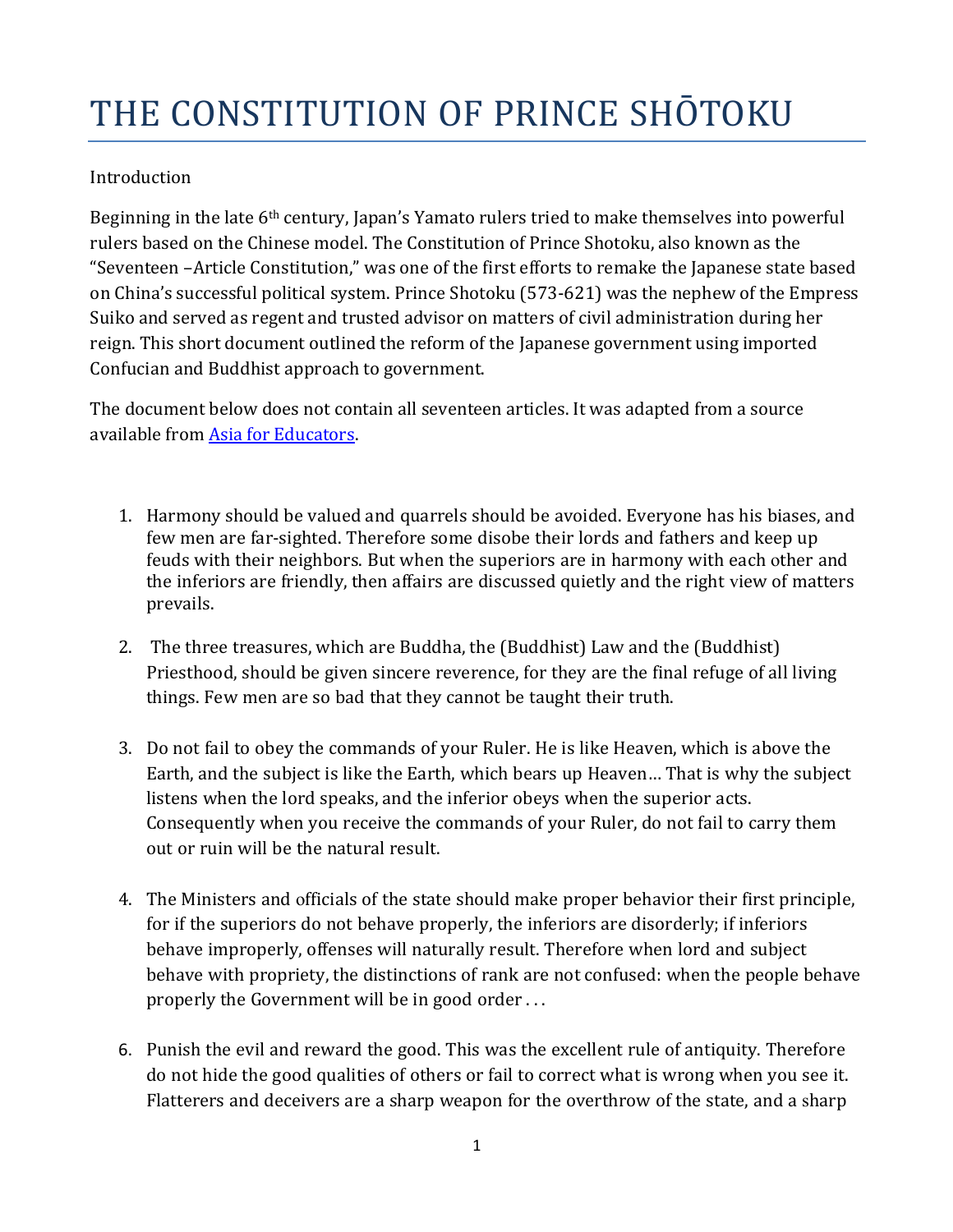sword for the destruction of the people. Men of this kind are never loyal to their lord, or to the people. All this is a source of serious civil disturbances.

- 14. Do not be envious! For if we envy others, then they in turn will envy us. The evils of envy know no limit. If others surpass us in intelligence, we are not pleased; if they are more able, we are envious. But if we do not find wise men and elders, how shall the realm be governed?
- 15. To make private interests secondary to the public good—that is the path of a subject. Now if a man is influenced by private motives, he will be resentful, and if he is influenced by resentment he will fail to act harmoniously with others. If he fails to act harmoniously with others, the public interest will suffer. Resentment interferes with order and destabilizes the law.

## Questions:

- 1. What specifically Confucian influences can you identify in the Constitution? Highlight or underline two phrases that show Confucian influence. Write Confucius in the margin.
- 2. What specifically Buddhist influences can you identify in the Constitution? Highlight or underline two phrases that show Buddhist influence. Write Buddhism in the margin.
- 3. What does this Constitution establish as the most important values in government?
- 4. According to the document, what position should the emperor hold in society?
- 5. Do you think that the Constitution was intended to make the ruler more powerful or less powerful than in the existing government system in Japan? Support your answer with evidence from the text.
- 6. Why do you think Prince Shōtoku looked to Chinese models for this Constitution?
- 7. How is Prince Shotoku's Constitution different from modern constitutions?